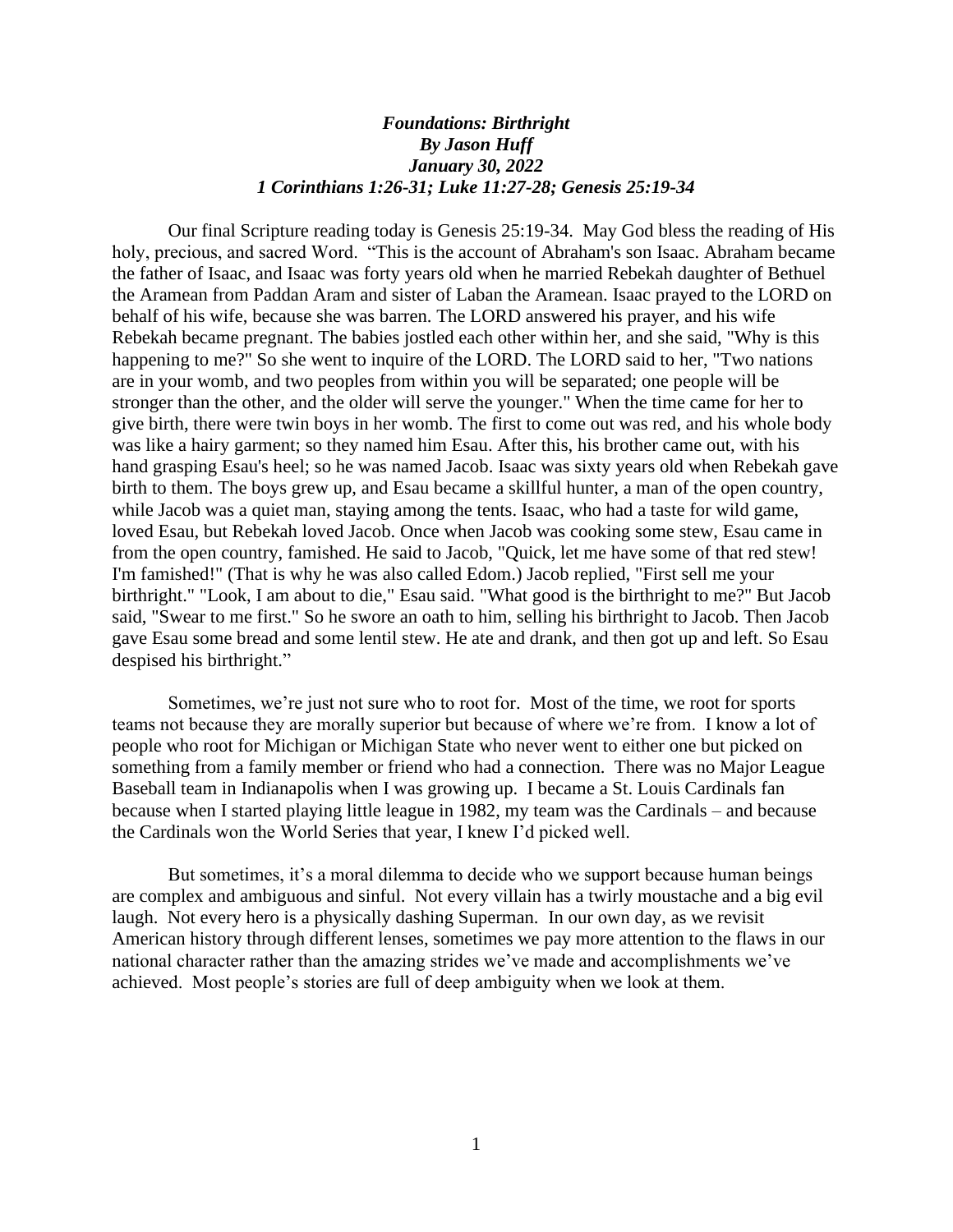Today's passage is the start of the tale of Jacob, through whom the nation of Israel comes, and his brother Esau, born moments first. We're going to see a lot of ambiguity in the coming chapters of Genesis as the story unfolds. It will remind us that we must look to Jesus for true perfection, because He is the only person, the God-Man, who was able to live a life that was completely pleasing to the Father in Heaven. But in today's passage, we see how God operates in ways different from the world, and how we are called to live as Kingdom citizens.

We begin with Isaac and Rebekah and their twenty year wait for children. This is obviously a very difficult thing to deal with, and it reminds us a lot of the story of Isaac's parents. After all the waiting for Isaac's birth, after the rejection of Ishmael as the heir, after knowing that the chosen people of God would come through Isaac, this is another hard test. All of the promises of God are wrapped up in this couple having children.

But we also see that the family dynamics Isaac grew up with have made him a different man from his father, at least in some ways. He doesn't pursue another wife to establish the family of the promise. Instead, he stands by Rebekah and prays for her over the long course of many years. This means there has been spiritual growth in the family, at least with Isaac. This is so significant that we would spend more time on it, if it weren't for the fact that we'll discuss it more in next week's passage. For now, what's important is that we aren't seeing a repeat of the bad choices Abraham and Sarah made in trying to fulfill God's promises for Him, rather than waiting on the Lord's timing.

When Rebekah does get pregnant, though, it's rough going. The babies are constantly fighting, it seems, even in the womb. She's like, "What is going on?" The Hebrew is very terse; it speaks to her pain. It explains why she starts asking the LORD about it. It also establishes that the family is dramatic, because it could be translated, "If it's going to be this way, why live?" Knowing that dramatic side helps us understand what's to come too.

And God answers her inquiry. We're not sure how, but He does. God tells her that there's essentially an ongoing fight between the two nations that will come from them even now. What's happening in her body is what's going to happen over the centuries between these people. Nothing like having a war going on with your children while they're yet to be born! But there's another key piece – God tells Rebekah that the older will serve the younger. We're not sure when (or if) she told anyone else about this prophecy, but in many ways, she lives by it.

Let's stop for a moment and think about one key idea that comes up throughout the Bible and has a huge impact on our lives: *God's Kingdom sets the world's ways upside down*. We are chosen by God not because of our personal merit or niceness or rank or status but solely by God's grace. We've already seen this once with Isaac and Ishmael. Ishmael was Abraham's firstborn son, but he was not the child of God's promise. Esau was Isaac's firstborn son, yet he is not the one chosen by God.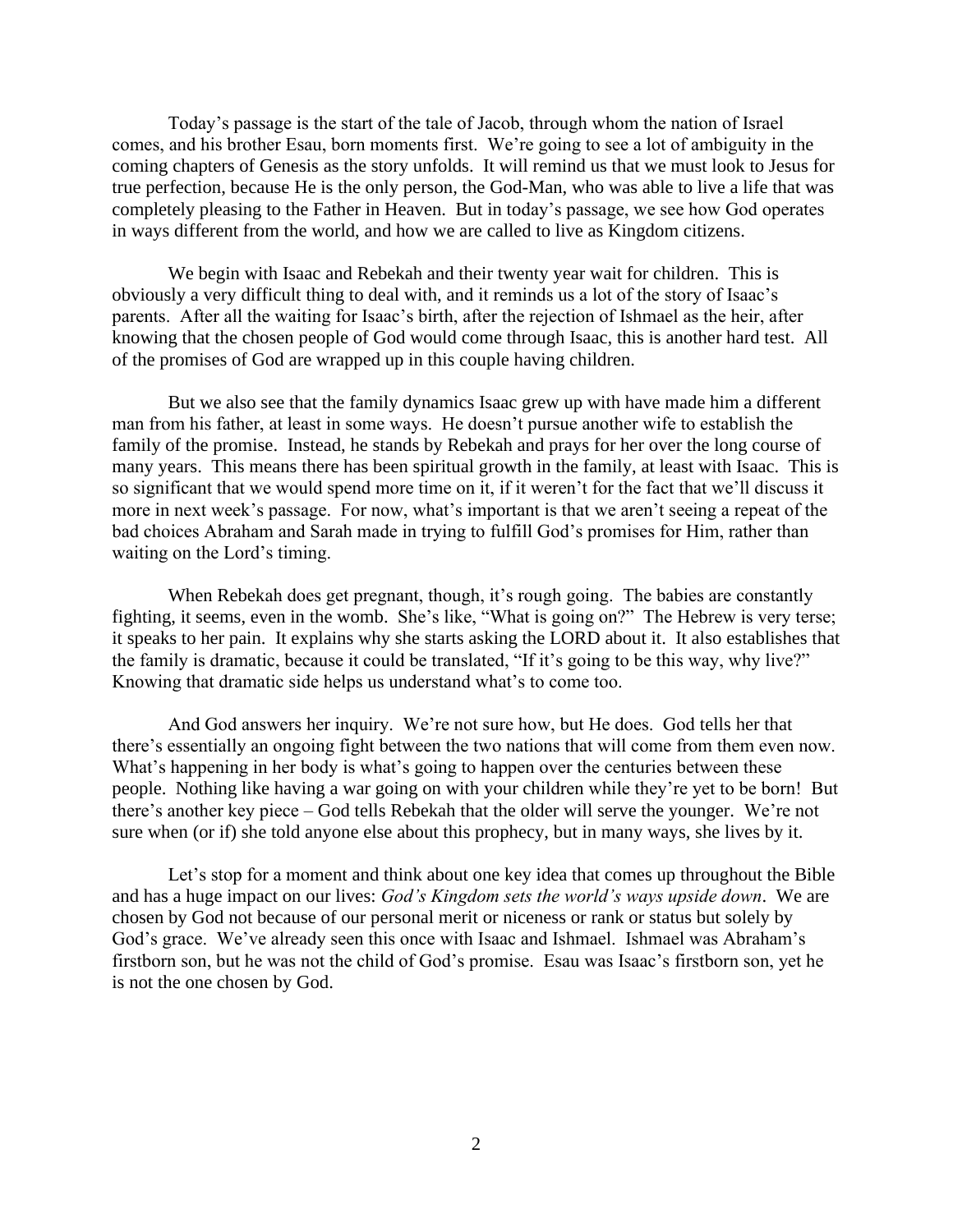We see this play out throughout Scripture. God chooses Moses, who commits manslaughter forty years before God sends him back to Egypt. God chooses judges for Israel that are sometimes cowards and sometimes kind of loathsome. When God has the prophet Samuel go and find a replacement for King Saul from the house of Jesse, Jesse doesn't even have his son David come out to greet the prophet because he's the youngest, surely not the one that God would choose.

When choosing His disciples, Jesus didn't choose the top scholars from the leading candidates from Jerusalem to follow Him but fishermen, a tax collector, and a member of a questionable political party bent on driving out the Romans from Israel. He hangs out with notorious sinners and eats with them. As Paul wrote to the Corinthians in the letter we heard a bit from today, "God chose the foolish things of the world to shame the wise; God chose the weak things of the world to shame the strong."

We come back to this theme probably a few times a year. I know most of you have been a part of CrossWay for a while, you've heard it, you might wonder why I keep mentioning it. Well, it just shows up in Scripture over and over again, so God must be trying to get our attention. We often don't really understand things or believe them until we've heard them enough for them to settle deep in our souls.

Before we can accept the gospel as true and believe thoroughly and uncompromisingly in Jesus, we have to accept that God's view is totally upside down from ours. The world says that someone dying on a cross to atone for the world's sins is absolute lunacy; yet it is the heart of the Christian faith. The world lives by power; the church grows by giving itself away. The world lives by fame; the most beautiful gifts of Christians to others go unseen. The world says, "Live for your own happiness;" Jesus says, "Die to yourself daily." Unless we grasp that things are not the way the world says, we will never grasp the gospel, even if we've said a prayer or believe some things about Jesus in our heads. Because God picks the poor and humble, the meek and lowly, the things that were not, and raises them up to glorify Himself, to show that He has all power and authority over all things.

And when we look at the description of Jacob and Esau, we get that view in full. Esau is a man's man from birth. He arrives on his birthday hairy as can be; he needs a shave before he's old enough to crawl! He loves to hunt, which makes him his dad's pride and joy, because Isaac is all about the venison dinner. He is the sportsman, the outdoorsman, if he lived in our day and age he would have started Cabela's. He is what everyone in the ancient world expects the heir to look like. Meanwhile, Jacob is a quiet guy, he hangs around the tents, he learns how to cook from his mother who dotes on him. He's reserved, maybe because he never gets invited on Isaac and Esau's fishing trips. Doesn't at all look like the one God would choose, but He does.

So when you're thinking of who you might invite to church, think twice. God loves cleaning up the wayward and the difficult, the hard-luck cases and the downtrodden. God isn't in the business of making nice people a little nicer; He's in the business of saving people who know they need saving and know they can't save themselves. And if you're the one wondering if God can still reach you, know that He absolutely can and will. He doesn't require us to have a moral past or a good background – He just calls us to have faith. Turn to Him and He is there.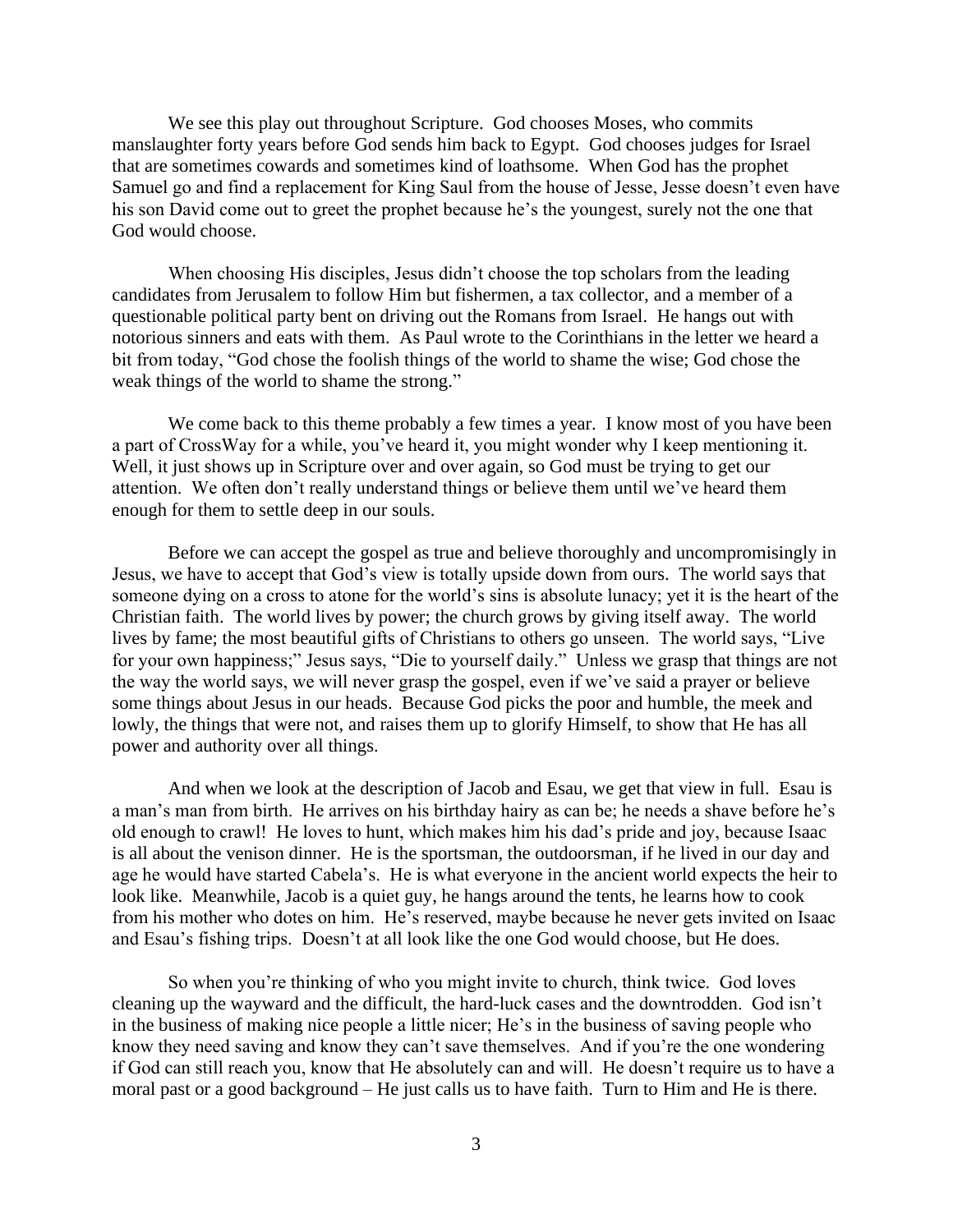So we get to the heart of the story, and this is where things get complicated for us as readers. We aren't sure who we should be rooting for, exactly. We also have to look closely at the story and realize that there is a whole lot of drama going on between Jacob and Esau. Maybe they learned it from their mother? (I won't say that too loudly.) But this conversation we get a glimpse into sounds like a couple of teenage brothers who don't get along very well going at one another. Before we make any judgments, we have to stop and see that the drama is amped up to 11, and while neither brother acts righteously, one brother's attitude is far worse than the other.

So I'm thinking that Esau wasn't maybe the great hunter he made himself out to be, because he comes home famished after being out in the open country. Maybe he went rock climbing rather than hunting that time, who knows. But he gets back and he demands Jacob's stew. "I'm starving!" he says. And he literally says, "Give the red guy a swallow of that red stuff." Doesn't that sound like a teenager coming in from football practice looking for the first thing around to eat? He's wildly dramatic about it. The very way he puts it doesn't give us reason to believe that he is genuinely going to die of starvation, though he is hungry.

Jacob turns it around on him the way a rival brother might. "Sell me your birthright and you can have it." This sounds like a joke. There is no way Esau would give up his birthright, right? In ancient Israel, in the law that would come several hundred years after this, the birthright was defined as a double portion of the father's inheritance. In a situation like this, Esau qualified for 2/3rds and Jacob 1/3rd. Huge difference. The birthright also came with certain important rights like acting as the family's priest, their spiritual leader, before the time of the priesthood. A father's biggest honor was his firstborn.

Is Jacob cruel here? He's not acting like a noble, righteous, God-fearing man at the moment who would give Esau his meal for the asking. But we know that they have been rivals all their lives. Jacob's asking for the birthright is taking advantage of the situation. It is not a nice move nor a Christian move.

But the real surprise is that Esau takes him up on it. "I'm dying here! What good is it to me?" It would be funny if the results weren't so serious. Esau is not dying. Esau is hungry, but he's back among the tents. He could go to his mother or his father and find food. They are a very wealthy family. It is not an issue of Esau's life being on the line. It is Esau's radical impatience and his hunger bringing to light an amazingly bad attitude. For the son who is the delight of his father's eye, this is an incredible insult.

And so Jacob takes full advantage of the situation. He makes Esau swear it over to him. Then Esau gets the food, eats, and leaves. Over and done. No asking for it back, no care or concern for what he's done. It's the reason that Scripture says he despised his birthright. If you want to put it in modern terms, he hands over an estate worth a fortune and the honors that go with it for a meal worth ten bucks. Maybe he thought his own strength and fortune would eventually win the day, that he'd get it back. Maybe his father's fortune was so grand that any portion of it would make him a wealthy man. Or maybe, as the passage points to, Esau was an unthinking, deeply callous person who sold off his future for a bowl of stew. Thousands of years later, the author of Hebrews would warn us about being an ungodly, profane person like Esau who would do such a thing.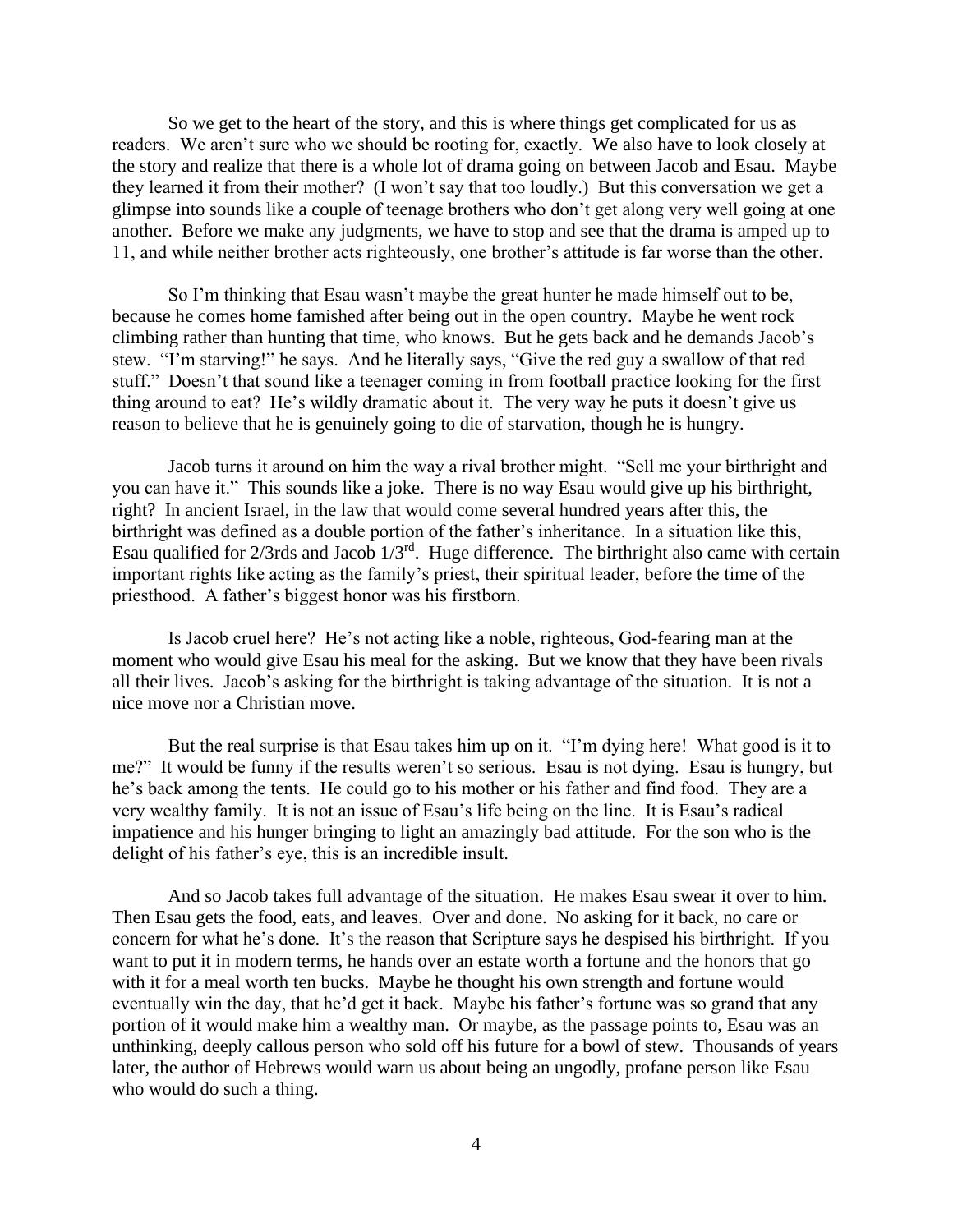This brings up our final key thought for today: *Do not refuse, abuse, or despise your birthright in the Kingdom of God*. What do I mean by that? We can choose to live like Esau, or we can go a different path. We can choose eternal life or we can choose eternal destruction. And if we become true believers, we can either enter God's Kingdom by the skin of our teeth, or we can have fine rewards in the Kingdom. Much of it has to do with how we treat our birthright.

Every person on the planet has the longing for God implanted deep in their souls. We see God's handiwork and provision all around us. Despite that, we reject God. Romans 1 states, "For since the creation of the world God's invisible qualities -- his eternal power and divine nature -- have been clearly seen, being understood from what has been made, so that men are without excuse." But we do not follow the ways of God; we reject Him. Romans 1 says that we are by nature destined for God's wrath if we continue to live forever in our sin and our sin nature. We give up our birthright from birth, as it were, because we choose to sin.

But through Jesus and His perfect life, death, and resurrection, God has given us an opportunity to claim the birthright. John's gospel says, regarding Jesus, "Yet to all who received him, to those who believed in his name, he gave the right to become children of God." Our forefather Adam decided for us that the whole human race would be under the curse of sin, but God has given us the opportunity to be born again, to be regarded by God not as a part of Adam's line but of Jesus' line.

The gospel is an announcement, not a question for us to answer but a proclamation – "The Kingdom of God is at hand! Repent of Your sin and believe the good news that God saves you through the gift of His son Jesus. Come claim your citizenship in this Kingdom; come claim your birthright as children of the King of Heaven." We can by faith trust in Jesus and rely on Him rather than ourselves, and by doing so we accept the birthright. Or we can say, "Nope, don't want it." The announcement tells us that the birthright is there for the taking. What will we say to it? If you've never put your trust in Jesus, by all means, do so today, and start following Him into the gates of the Kingdom of God.

For those of us who have decided to follow Jesus, though, there is still the temptation to despise our new birthright or to abuse it. When Jesus claims us, we are given the rights and privileges and responsibilities of being children of the King. But that means living in such a way that honors God. The worst thing we can do when we've accepted the grace of God is to start living sinfully and saying that God will excuse it. That's abusing the birthright we have. Becoming a child of God doesn't give us license to sin; it gives us the ability to start living in holy and righteous ways, like God, that were previously impossible for us due to our sin.

Paul deals with this in Romans 6. He says, "Shall we go on sinning so that grace may increase? By no means! We died to sin; how can we live in it any longer?" To the Ephesians, Paul writes, "Do not grieve the Holy Spirit of God, with whom you were sealed for the day of redemption." How we live now will determine in great measure how we live when God's Kingdom fully arrives. It will be paradise; we will all rejoice when we live there. But we also know that some will have greater honor and glory there because of how they lived their lives for Christ here. If you are a believer but believe there are sins you can hold on to, sins that don't seem that big, repent now! Don't abuse the grace God has given you.